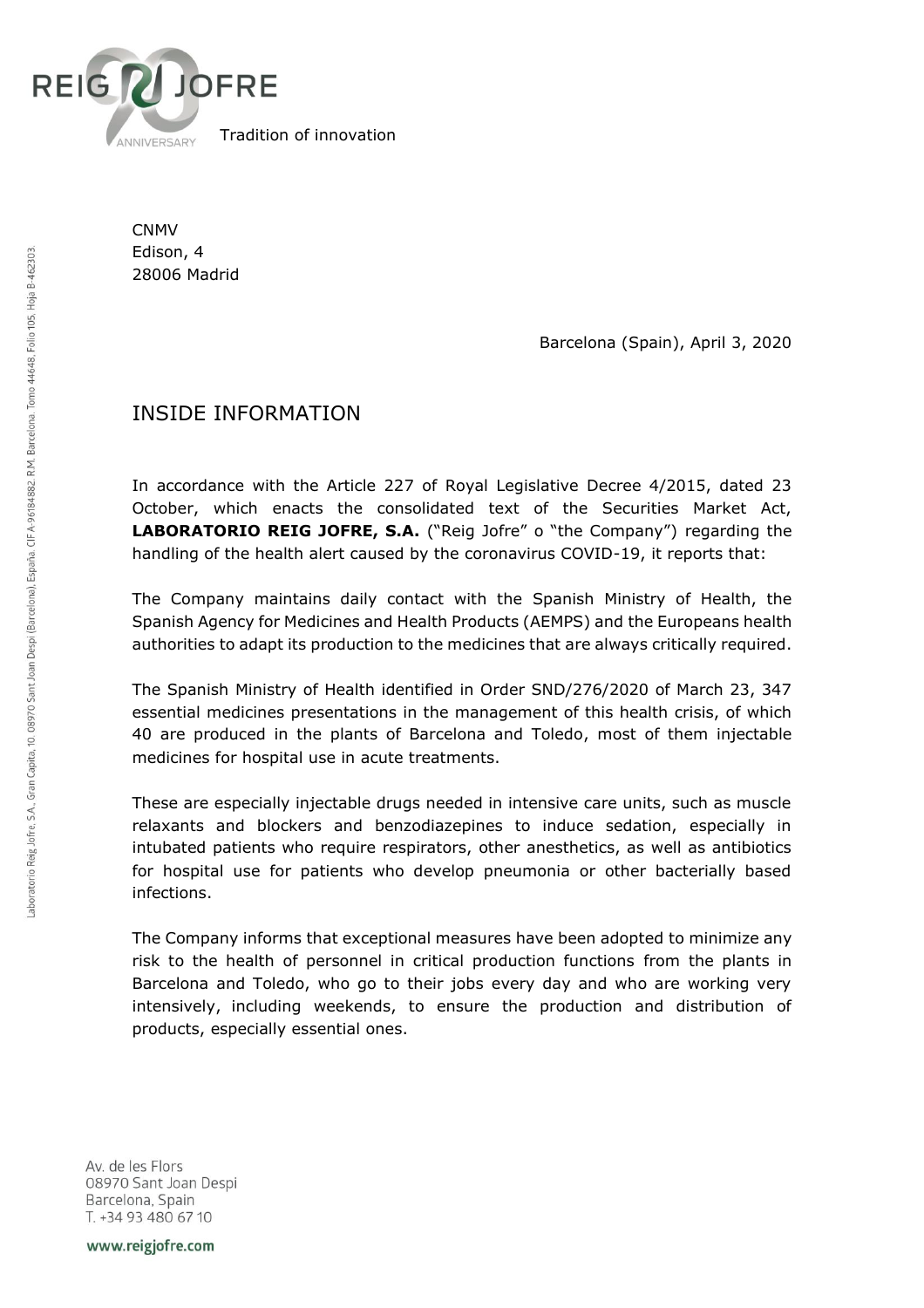For those products whose supply could be more compromised, Reig Jofre is working in full coordination with the Spanish Agency for Medicines and Health Products, according to its controlled distribution program, as well as with the help of the 17 Spanish autonomies to ensure the consistent supply to the hospitals of the national territory.

Reig Jofre is also producing at its Barcelona plant at full capacity its own brands of alcohol disinfection drugs Alcomon, Menalcol, chlorhexidines and oxygenated water for hospital use as well as for the consumer through the pharmacy channel to guarantee maximum disinfection and minimize the risk of spreading the virus.

The company's teams from other European countries in the United Kingdom, Belgium and Portugal, and especially those linked to the dermatological drug production and development plant in Malmö (Sweden), are adopting the preventive measures recommended by the local health authorities and working normally.

The Reig Jofre teams in France have maximized teleworking since the confinement measures came into force in that country on March 17 and a good performance is seen in all Forté Pharma products of immune defenses, vitamins, energy natural, royal jellies and probiotics.

Reig Jofre in Spain has also promoted teleworking measures for teams not linked to production functions that require an effective presence in the plants.

Reig Jofre informs that the growth in sales registered until March 15, 2020 at a consolidated level will allow us to reach the level of growth expected by the Company for the first quarter of the year.

The company is closely monitoring the evolution of sales in the last two weeks of the first quarter in order to anticipate the impact that could exist in the second quarter of the year and react to possible trend changes. An increase in activity is expected in the *pharmaceutical technologies' division* (injectables and antibiotics). It is more difficult to anticipate at this time, the evolution in the *specialty pharmacare* (dermatological products, joint pain, gynecology) and *consumer healthcare areas*, where despite the fact that the community pharmacy channel is still open and that some of the company's main products are chronic treatments, the impact of the current health crisis on higher priced products could be noted.